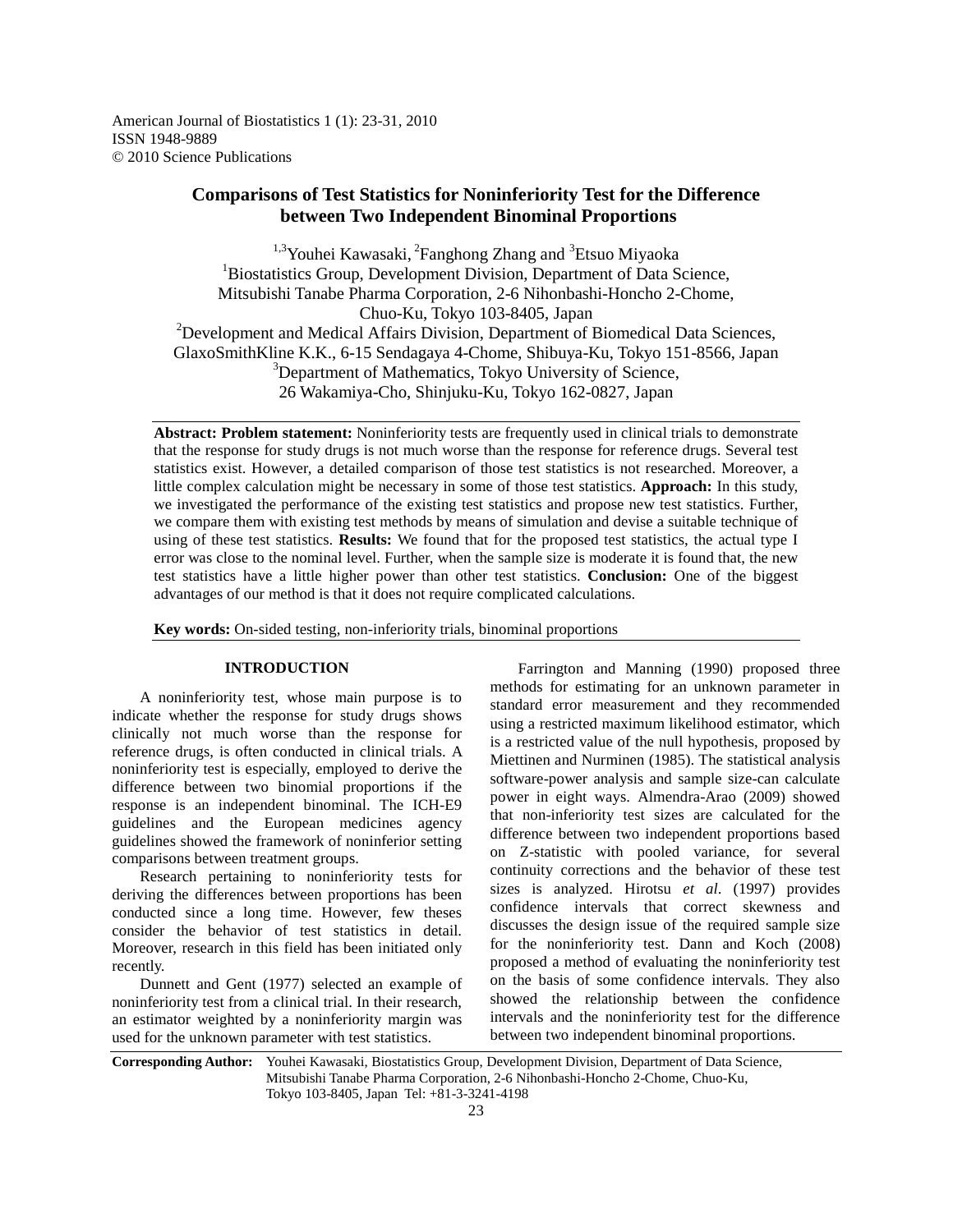Zhang *et al*. (2006) proposed a new test statistic for the noninferiority test for ordered categorical data and they expanded their test statistic to the difference of proportions. In this study, we propose a new test statistic, distinct from the method proposed by Zhang *et al.* (2006).

 We present a method of deriving an estimator, focusing on the noninferiority test for the difference between two independent binominal proportions and we detect and verify a well-performing estimator in this study.

### **MATERIALS AND METHODS**

Suppose that  $X_1$  and  $X_2$  are two independent random variables with a binomial distribution. The first random variable is size  $n_1$  and it has a binomial proportion  $\pi_1$ , denoted as X<sub>2</sub>∼B (n<sub>1</sub>,  $\pi_2$ ). The second random variable is size  $n_2$  and it has a binomial proportion  $π_2$ , denoted as  $X_2~B$  (n<sub>2</sub>,  $π_2$ ). In this study, we assume that a large binominal proportion is preferred consistently. Here, the hypothesis of the noninferiority test for deriving the difference between proportions is:

$$
H_0: \pi_1 - \pi_2 = -\Delta_0
$$
  
\n
$$
H_1: \pi_1 - \pi_2 > -\Delta_0
$$
\n(1)

where, the noninferiority margin is  $\Delta_0 > 0$ . We assume that  $\delta = \pi_2 - \pi_2$ . The difference between sample proportion,  $\hat{\delta} = \hat{\pi}_1 - \hat{\pi}_2$ , is the estimator for  $\delta$ , where  $\hat{\pi}_1 = X_1 / n_1$  and  $\hat{\pi}_2 = X_2 / m_2$ . Therefore, the expected value under the null hypothesis is:

$$
E(\hat{\delta}) = \pi_1 - \pi_2 = -\Delta_0
$$

The variance is:

$$
V(\hat{\delta}) = \frac{\pi_1(1 - \pi_1)}{n_1} + \frac{\pi_2(1 - \pi_2)}{n_2}
$$
 (2)

Therefore, the statistic of standardized  $\hat{\delta}$  is given by:

$$
Z_{CE} = \frac{(\hat{\pi}_1 - \hat{\pi}_2) + \Delta_0}{\sqrt{\left(\frac{\hat{\pi}_1(1 - \hat{\pi}_1)}{n_1} + \frac{\hat{\pi}_2(1 - \hat{\pi}_2)}{n_2}\right) \frac{1 - \Delta_0^2}{1 - (\hat{\pi}_2 - \hat{\pi}_1)^2}}}
$$

 This Z-test statistic asymptotically has a standard normal distribution. However, several test statistics have been proposed since the unknown parameter involved in Z-test statistics.

**Pooled variance:** The variance of the estimator under the null hypothesis in a significance test is:

$$
V(\hat{\delta}) = \left(\frac{1}{n_1} + \frac{1}{n_2}\right)\pi(1-\pi)
$$

where, the unknown parameter is  $\pi = \pi = \pi_2$ . This variance is generally known as pooled variance. By replacing the unknown parameter in this variance with the estimator  $\hat{\pi}$ , the  $Z_p$  test statistic is given by:

$$
Z_{\mathrm{p}} = \frac{(\hat{\pi}_\mathrm{l} - \hat{\pi}_2) + \Delta_0}{\sqrt{\left(\frac{1}{n_\mathrm{l}} + \frac{1}{n_\mathrm{2}}\right)}\hat{\pi}(1 - \hat{\pi})}
$$

where, the estimator for  $\pi$  is  $\hat{\pi} = \frac{X_1 + X_2}{\pi}$  $1 + \mathbf{u}_2$  $\hat{\pi} = \frac{X_1 + X}{n_1 + n_2}$  $\hat{\pi} = \frac{X_1 + X_2}{n_1 + n_2}$ .

**Alternative hypothesis variance:** The variance of the Z-test statistic is identical to the one used under the alternative hypothesis. Each maximum likelihood estimator not related to the hypothesis is used for the unknown parameter in the variance. The  $Z_W$  test statistic is shown as:

$$
Z_{w} = \frac{(\hat{\pi}_{1} - \hat{\pi}_{2}) + \Delta_{0}}{\sqrt{\frac{\hat{\pi}_{1}(1 - \hat{\pi}_{1})}{n_{1}} + \frac{\hat{\pi}_{2}(1 - \hat{\pi}_{2})}{n_{2}}}}
$$

 This is known as the Wald test statistic. Many researchers have indicated in many study that the performance of the Wald statistic suffers when the sample size is small. Further, Munzel and Hsuschke (2003) showed the framework of the noninferiority test for ordered categorical data. When the number of categories is assumed to be two, it is regarded as a problem with regard to the difference between proportions. Hence, this test statistic is derived by extending the method proposed by Munzel and Hsuschke (2003) to the noninferiority test for deriving the difference between proportions.

**Null hypothesis variance 1:** The variance of the noninferiority test under the null hypothesis is:

$$
V(\hat{\delta}) = \frac{(\pi_2 - \Delta_0)(1 - \pi_2 + \Delta_0)}{n_1} + \frac{\pi_2(1 - \pi_2)}{n_2}
$$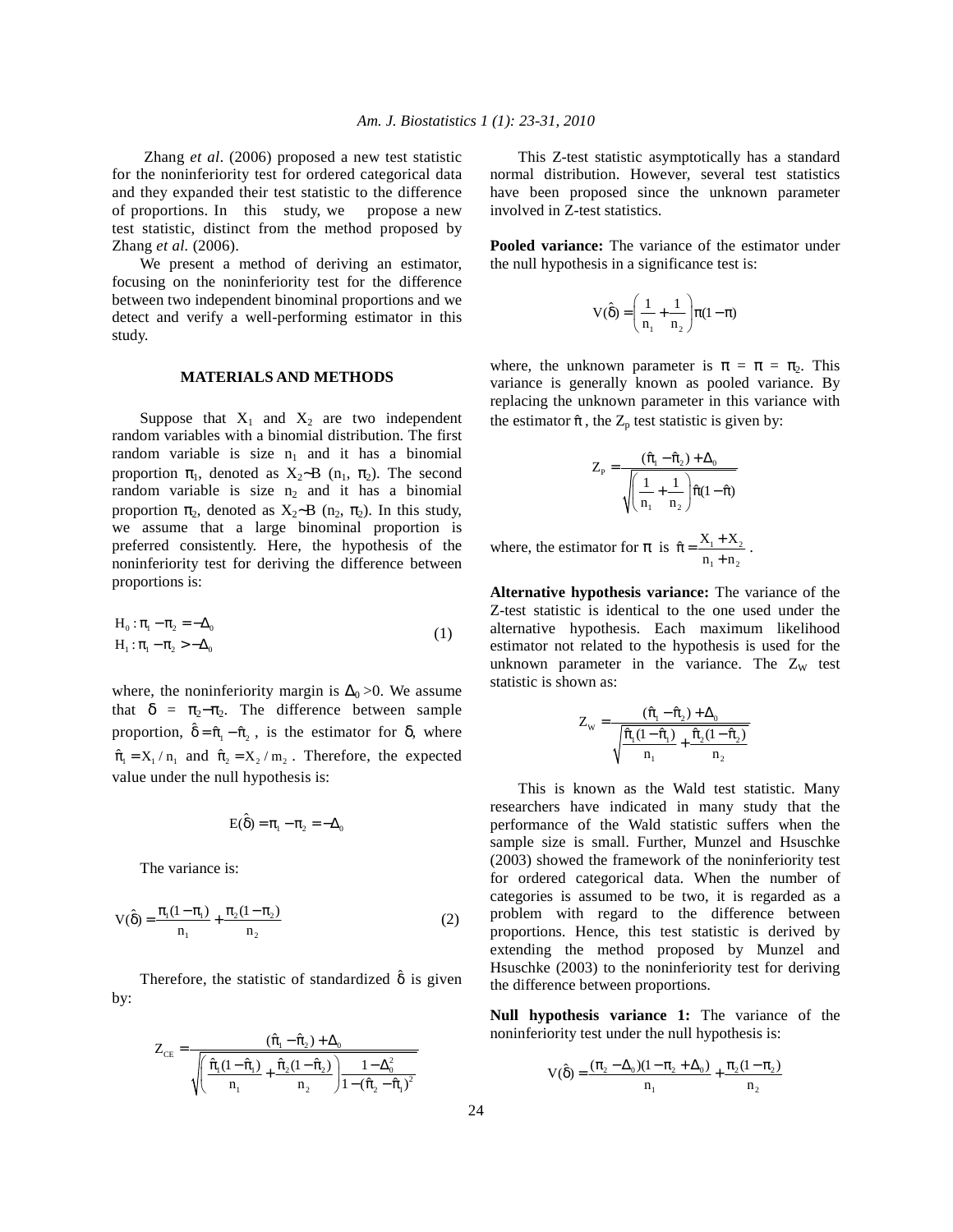Dunnett and Gent (1977) proposed the estimator:

$$
\hat{\pi}'_2 = \frac{X_1 + X_2 + n_1 \Delta_0}{n_1 + n_2} \tag{3}
$$

for the unknown parameter  $\pi_2$ . By using this estimator, the  $Z_D$  test statistic is shown as:

$$
Z_{\rm D} = \frac{(\hat{\pi}_1 - \hat{\pi}_2) + \Delta_0}{\sqrt{\frac{(\hat{\pi}_2' - \Delta_0)(1 - \hat{\pi}_2' + \Delta_0)}{n_1} + \frac{\hat{\pi}_2'(1 - \hat{\pi}_2')}{n_2}}}
$$

 This is called the Dunnett-Gent test statistic. We suggest that the problem was that the estimator (3) exceeded the limit value 1.

**Null hypothesis variance 2:** Miettinen and Nurminen (1985) constructed a maximum likelihood estimator with a restriction for the binominal proportion  $\pi_2$  under the null hypothesis. Farrington and Manning (1990) proposed a test statistic using this estimator. The loglikelihood function under the restricted null hypothesis  $\pi_{1}$ <sub>-</sub> $\pi_{2}$  =  $-\Delta_{0}$  is:

$$
l(\pi_2) \propto x_1 \ln(\pi_2 - \Delta_0) + (n_1 - x_1) \ln(1 - \pi_2 + \Delta_0)
$$
  
+ 
$$
x_2 \ln(\pi_2) + (n_2 - x_2) \ln(1 - \pi_2)
$$

The solution  $\pi_2$ , which maximizes this function is given by solving the following cubic equation:

$$
a\pi_2^3 + b\pi_2^2 + c\pi_2 + d = 0
$$

Where:

 $a = n_1 + n_2$  $b = -\{n_1 + n_2 + x_1 + x_2 + \Delta_0(n_1 + 2n_2)\}$  $c = n_2 \Delta_0^2 + \Delta_0 (2x_2 + n_1 + n_2) + x_1 + x_2$  $d = -x_2 \Delta_0 (1 + \Delta_0)$ 

Therefore, the maximum likelihood estimator is:

$$
\tilde{\pi}_2 = 2u\cos(w) - b / 3a
$$

Where:  $w = {\pi + \cos^{-1}(v/u^3)} / 3$  $v = (b / 3a)^3 - bc / 6a^2 + d / 2a$  $u = sign(v)\sqrt{(b/3a)^2 - c/3a}$ 

 Using this restricted maximum likelihood estimator, the  $Z_F$  test statistic can be shown as:

$$
Z_{F} = \frac{(\hat{\pi}_1 - \hat{\pi}_2) + \Delta_0}{\sqrt{\frac{(\tilde{\pi}_2 - \Delta_0)(1 - \tilde{\pi}_2 + \Delta_0)}{n_1} + \frac{\tilde{\pi}_2(1 - \tilde{\pi}_2)}{n_2}}}
$$

**Null hypothesis variance 3:** Zhang *et al.* (2006) proposed a new test statistic for noninferiority test in ordered categorical data. They extended it to derive the difference between proportions and introduce the  $Z_C$ test statistic as:

$$
Z_{C}=\dfrac{-(\hat{p}_{\mathrm{1}}-p_{\mathrm{10}})}{\sqrt{\left(\dfrac{\sigma_{\mathrm{10}}^{2}}{n_{\mathrm{1}}}+\dfrac{\sigma_{\mathrm{01}}^{2}}{n_{\mathrm{2}}}\right) p_{\mathrm{10}}(1-p_{\mathrm{10}})}\dfrac{1}{\sigma_{\mathrm{00}}^{2}}}
$$

Where:

$$
\hat{p}_1 = \frac{1}{2} - \frac{1}{2} (\hat{\pi}_1 - \hat{\pi}_2)
$$
  
\n
$$
p_{10} = \frac{1}{2} - \frac{1}{2} (\Delta_0)
$$
  
\n
$$
\sigma_{00}^2 = \frac{1}{4} (1 - (\pi_1 - \pi_2)^2)
$$
  
\n
$$
\sigma_{10}^2 = \frac{1}{4} \pi_1 (1 - \pi_1)
$$
  
\n
$$
\sigma_{01}^2 = \frac{1}{4} \pi_2 (1 - \pi_2)
$$

 Using each maximum likelihood estimator for the unknown parameter in the  $Z_{\text{C}}$  test statistic, the  $Z_{\text{CE}}$ statistic is defined by:

$$
Z_{CE} = \frac{(\hat{\pi}_1 - \hat{\pi}_2) + \Delta_0}{\sqrt{\left(\frac{\hat{\pi}_1(1 - \hat{\pi}_1)}{n_1} + \frac{\hat{\pi}_2(1 - \hat{\pi}_2)}{n_2}\right) \frac{1 - \Delta_0^2}{1 - (\hat{\pi}_2 - \hat{\pi}_1)^2}}}
$$

 Kawasaki *et al.* (2008) applied this test statistic to the confidence interval for the difference between two independent binominal proportions. They showed that the new confidence interval showed a greater improvement in performance than the Wald interval.

**Null hypothesis variance 4:** In the test statistic used by Zhang *et al.* (2006), the estimator for the unknown parameter in variance is not unbiased. In this study, we use these unbiased estimators for the unknown parameter to propose a new test statistic that is defined as:

$$
Z_{CU} = \frac{(\hat{\pi}_1 - \hat{\pi}_2) + \Delta_0}{\sqrt{\left(\frac{\tilde{\sigma}_{10}^2}{n_1} + \frac{\tilde{\sigma}_{01}^2}{n_2}\right) \frac{1 - \Delta_0^2}{\tilde{\sigma}_{00}^2}}}
$$

where, the unbiased estimators are: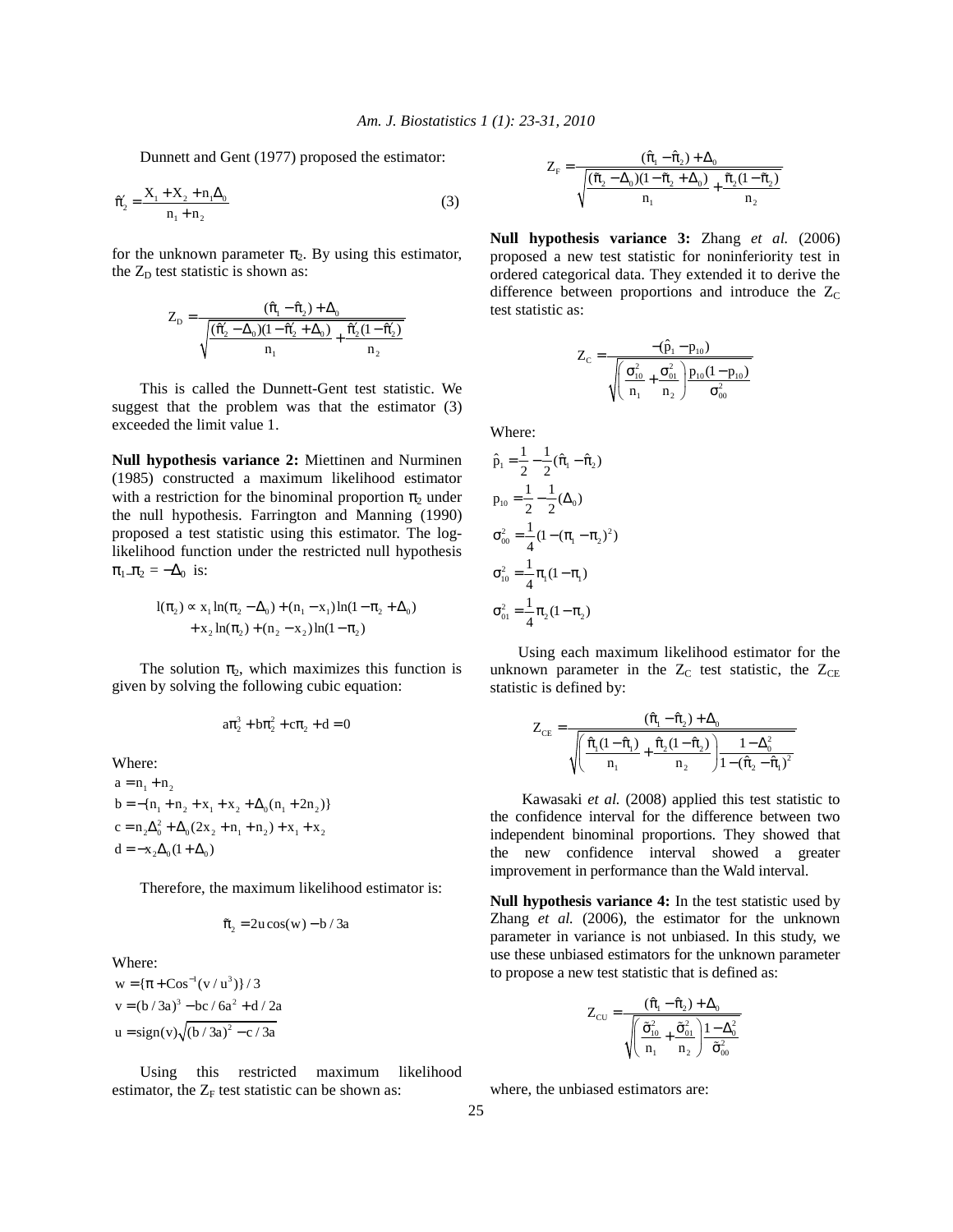# *Am. J. Biostatistics 1 (1): 23-31, 2010*

$$
\tilde{\sigma}_{00}^{2} = \frac{(n_{1}n_{2} - n_{1} - n_{2} + 2)(1 - (\hat{\pi}_{1} - \hat{\pi}_{2})^{2}) + (n_{2} - 2)\hat{\pi}_{1}(1 - \hat{\pi}_{1}) + (n_{1} - 2)\hat{\pi}_{2}(1 - \hat{\pi}_{2})}{4(n_{1} - 1)(n_{2} - 1)}
$$
\n(4)

$$
\tilde{\sigma}_{10}^{2} = \frac{(1 - (\hat{\pi}_{1} - \hat{\pi}_{2})^{2}) + (n_{1}n_{2} - n_{1} - 1)\hat{\pi}_{1}(1 - \hat{\pi}_{1}) - \hat{\pi}_{2}(1 - \hat{\pi}_{2})}{4(n_{1} - 1)(n_{2} - 1)}
$$
\n(5)

$$
\tilde{\sigma}_{01}^2 = \frac{(1 - (\hat{\pi}_1 - \hat{\pi}_2)^2) + (n_1 n_2 - n_2 - 1)\hat{\pi}_2(1 - \hat{\pi}_2) - \hat{\pi}_1(1 - \hat{\pi}_1)}{4(n_1 - 1)(n_2 - 1)}
$$
(6)

The derivation for these unbiased estimators is illustrated in the Discussion.

## **RESULT**

 We show the validity and usability of each test statistic. In this research, with regard to the validity of the test, it is assumed that the type I error is close to the nominal level. Further, usability of the test is assumed to be high power.

 In Table 1, we evaluate whether the actual type I error is at the nominal level of 2.5%. In Table 2, we show that the actual type I error is at the nominal level of 5%. The actual type I errors of each method are calculated by conducting a simulation 100,000 times under each condition. The following points are indicated in Table 1 and 2.

Table 1: Actual type I error (%) of test for the no inferiority hypothesis (1), nominal level is 2.5%

|            |         |            | Method $(\%)$ |             |         |                               |          |              |  |
|------------|---------|------------|---------------|-------------|---------|-------------------------------|----------|--------------|--|
| Sample     |         |            |               |             |         |                               |          |              |  |
| size       | $\pi_1$ | $\Delta_0$ | $Z_{\rm P}$   | $Z_{\rm W}$ | $Z_{D}$ | $Z_{\scriptscriptstyle\rm F}$ | $Z_{CE}$ | $Z_{\rm CU}$ |  |
| $n_1 = 10$ | 0.3     | 0.05       | 3.04          | 3.43        | 3.08    | 3.06                          | 3.06     | 2.73         |  |
| $n_2 = 10$ | 0.3     | 0.10       | 2.85          | 4.22        | 2.83    | 2.60                          | 2.88     | 2.85         |  |
|            | 0.5     | 0.05       | 3.65          | 3.52        | 3.66    | 3.61                          | 3.76     | 2.71         |  |
|            | 0.5     | 0.10       | 2.38          | 3.49        | 2.46    | 2.42                          | 2.50     | 2.37         |  |
|            | 0.7     | 0.05       | 2.85          | 3.64        | 2.86    | 2.89                          | 2.81     | 2.78         |  |
|            | 0.7     | 0.10       | 4.04          | 4.79        | 4.15    | 2.53                          | 4.13     | 3.72         |  |
| $n_1 = 30$ | 0.3     | 0.05       | 2.71          | 2.98        | 2.65    | 2.64                          | 2.64     | 2.67         |  |
| $n_2 = 30$ | 0.3     | 0.10       | 2.71          | 2.55        | 2.59    | 2.65                          | 2.61     | 2.68         |  |
|            | 0.5     | 0.05       | 2.39          | 3.50        | 2.33    | 2.24                          | 2.26     | 2.25         |  |
|            | 0.5     | 0.10       | 2.66          | 2.54        | 2.61    | 2.52                          | 2.56     | 2.57         |  |
|            | 0.7     | 0.05       | 2.53          | 3.02        | 2.53    | 2.57                          | 2.58     | 2.52         |  |
|            | 0.7     | 0.10       | 2.96          | 3.00        | 2.86    | 2.53                          | 2.99     | 2.91         |  |
| $n_1 = 50$ | 0.3     | 0.05       | 2.69          | 2.78        | 2.69    | 2.69                          | 2.62     | 2.69         |  |
| $n_2 = 50$ | 0.3     | 0.10       | 2.58          | 2.58        | 2.53    | 2.60                          | 2.66     | 2.54         |  |
|            | 0.5     | 0.05       | 2.32          | 2.37        | 2.27    | 2.27                          | 2.31     | 2.31         |  |
|            | 0.5     | 0.10       | 2.68          | 2.75        | 2.78    | 2.85                          | 2.76     | 2.79         |  |
|            | 0.7     | 0.05       | 2.52          | 2.61        | 2.55    | 2.66                          | 2.65     | 2.54         |  |
|            | 0.7     | 0.10       | 2.89          | 2.87        | 2.85    | 2.54                          | 2.89     | 2.89         |  |

Table 2: Actual type I error (%) of test for the noninferiority hypothesis (1), nominal level is 5.0%

|                |         | $\Delta_0$ | Method $(\%)$ |             |         |             |          |              |  |
|----------------|---------|------------|---------------|-------------|---------|-------------|----------|--------------|--|
| Sample<br>size | $\pi_1$ |            | $Z_{\rm P}$   | $Z_{\rm W}$ | $Z_{D}$ | $Z_{\rm F}$ | $Z_{CE}$ | $Z_{\rm CU}$ |  |
| $n_1 = 10$     | 0.3     | 0.05       | 6.61          | 7.76        | 6.63    | 4.80        | 6.63     | 4.86         |  |
| $n_2 = 10$     | 0.3     | 0.10       | 6.26          | 6.12        | 6.23    | 5.10        | 6.28     | 5.13         |  |
|                | 0.5     | 0.05       | 5.45          | 8.89        | 5.46    | 4.00        | 5.52     | 3.92         |  |
|                | 0.5     | 0.10       | 6.03          | 5.96        | 5.92    | 5.87        | 6.03     | 5.71         |  |
|                | 0.7     | 0.05       | 6.80          | 7.37        | 6.82    | 5.38        | 6.93     | 5.31         |  |
|                | 0.7     | 0.10       | 7.30          | 7.38        | 7.45    | 4.16        | 7.51     | 5.37         |  |
| $n_1 = 30$     | 0.3     | 0.05       | 5.14          | 5.27        | 5.16    | 5.10        | 5.12     | 5.25         |  |
| $n_2 = 30$     | 0.3     | 0.10       | 5.00          | 4.95        | 5.07    | 5.04        | 5.08     | 5.05         |  |
|                | 0.5     | 0.05       | 5.94          | 5.94        | 6.05    | 5.94        | 6.16     | 6.10         |  |
|                | 0.5     | 0.10       | 4.59          | 4.64        | 4.57    | 4.68        | 4.55     | 4.64         |  |
|                | 0.7     | 0.05       | 5.18          | 5.32        | 5.19    | 5.12        | 5.23     | 5.21         |  |
|                | 0.7     | 0.10       | 5.31          | 5.29        | 5.29    | 5.19        | 5.35     | 5.40         |  |
| $n_1 = 50$     | 0.3     | 0.05       | 5.05          | 4.98        | 4.97    | 5.14        | 5.06     | 5.00         |  |
| $n_2 = 50$     | 0.3     | 0.10       | 5.51          | 5.46        | 5.47    | 5.33        | 5.54     | 5.19         |  |
|                | 0.5     | 0.05       | 5.49          | 5.48        | 5.47    | 5.47        | 5.41     | 5.43         |  |
|                | 0.5     | 0.10       | 4.61          | 4.70        | 4.71    | 4.67        | 4.74     | 4.48         |  |
|                | 0.7     | 0.05       | 5.27          | 5.22        | 5.29    | 5.37        | 5.31     | 5.31         |  |
|                | 0.7     | 0.10       | 5.08          | 5.50        | 5.54    | 4.95        | 5.52     | 5.08         |  |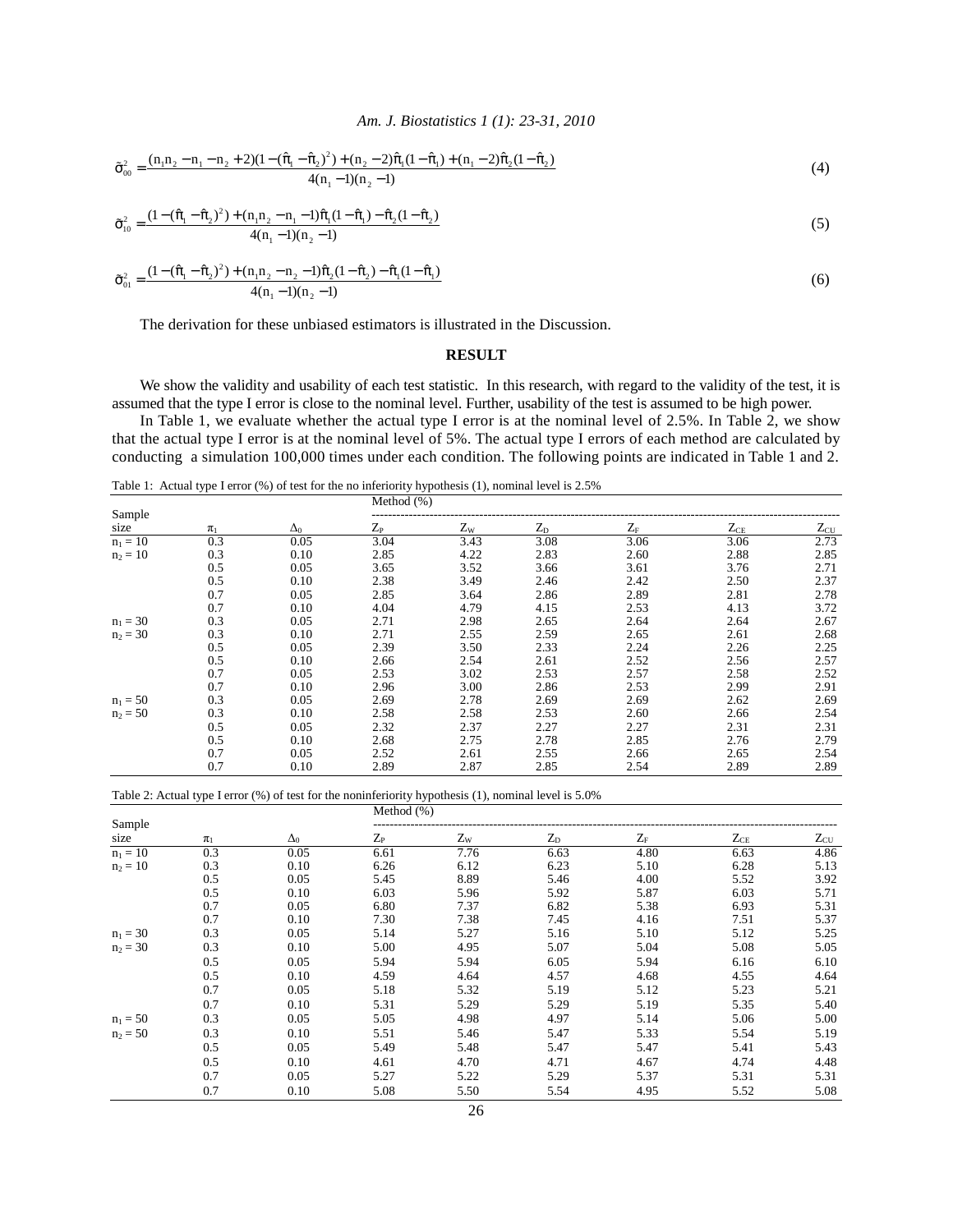|                |         |         |            | Method (%)  |             |         |             |          |              |  |
|----------------|---------|---------|------------|-------------|-------------|---------|-------------|----------|--------------|--|
| Sample<br>size | $\pi_1$ | $\pi_2$ | $\Delta_0$ | $Z_{\rm P}$ | $Z_{\rm W}$ | $Z_{D}$ | $Z_{\rm F}$ | $Z_{CE}$ | $Z_{\rm CU}$ |  |
| $n_1 = 30$     | 0.3     | 0.20    | 0.05       | 26.50       | 29.16       | 26.60   | 26.73       | 26.58    | 26.82        |  |
| $n_2 = 30$     | 0.5     | 0.40    | 0.05       | 20.45       | 25.67       | 20.67   | 20.66       | 20.29    | 20.48        |  |
|                | 0.7     | 0.60    | 0.05       | 23.71       | 25.67       | 23.92   | 24.05       | 24.16    | 23.86        |  |
|                | 0.8     | 0.70    | 0.05       | 26.52       | 29.04       | 26.72   | 26.52       | 26.71    | 26.75        |  |
|                | 0.3     | 0.30    | 0.10       | 14.25       | 14.41       | 14.29   | 13.90       | 14.11    | 14.07        |  |
|                | 0.5     | 0.50    | 0.10       | 12.25       | 12.27       | 12.18   | 12.26       | 12.41    | 12.27        |  |
|                | 0.7     | 0.70    | 0.10       | 14.20       | 14.15       | 14.31   | 13.73       | 14.27    | 14.27        |  |
|                | 0.8     | 0.80    | 0.10       | 17.32       | 17.41       | 17.45   | 14.96       | 17.28    | 17.32        |  |
|                | 0.3     | 0.35    | 0.20       | 23.43       | 23.64       | 25.83   | 23.43       | 25.77    | 25.74        |  |
|                | 0.5     | 0.55    | 0.20       | 22.12       | 21.98       | 22.18   | 22.09       | 22.01    | 21.91        |  |
|                | 0.7     | 0.75    | 0.20       | 26.11       | 26.12       | 28.72   | 25.77       | 28.54    | 27.55        |  |
| $n_1 = 50$     | 0.3     | 0.20    | 0.05       | 41.54       | 41.49       | 41.55   | 41.71       | 41.66    | 41.74        |  |
| $n_2 = 50$     | 0.5     | 0.40    | 0.05       | 31.30       | 31.91       | 31.23   | 31.23       | 31.45    | 31.21        |  |
|                | 0.7     | 0.60    | 0.05       | 35.55       | 36.73       | 35.83   | 35.92       | 35.71    | 35.91        |  |
|                | 0.8     | 0.70    | 0.05       | 41.60       | 41.73       | 41.61   | 41.48       | 41.36    | 41.45        |  |
|                | 0.3     | 0.30    | 0.10       | 20.10       | 20.11       | 19.70   | 19.90       | 20.05    | 20.19        |  |
|                | 0.5     | 0.50    | 0.10       | 18.47       | 18.36       | 18.65   | 18.33       | 18.55    | 18.33        |  |
|                | 0.7     | 0.70    | 0.10       | 20.15       | 19.97       | 20.20   | 19.78       | 19.94    | 20.20        |  |
|                | 0.8     | 0.80    | 0.10       | 25.42       | 25.40       | 25.20   | 23.27       | 25.58    | 25.28        |  |
|                | 0.3     | 0.35    | 0.20       | 35.89       | 36.00       | 37.45   | 37.43       | 37.52    | 37.35        |  |
|                | 0.5     | 0.55    | 0.20       | 34.01       | 34.53       | 34.64   | 34.45       | 34.37    | 34.10        |  |
|                | 0.7     | 0.75    | 0.20       | 39.36       | 40.03       | 41.59   | 40.94       | 41.33    | 40.74        |  |
| $n_1 = 100$    | 0.3     | 0.20    | 0.05       | 69.30       | 69.10       | 69.43   | 69.34       | 69.33    | 69.37        |  |
| $n_2 = 100$    | 0.5     | 0.40    | 0.05       | 58.47       | 58.47       | 58.33   | 58.49       | 58.39    | 58.53        |  |
|                | 0.7     | 0.60    | 0.05       | 60.25       | 61.07       | 60.52   | 60.21       | 60.46    | 60.30        |  |
|                | 0.8     | 0.70    | 0.05       | 69.20       | 69.32       | 69.28   | 69.36       | 69.46    | 69.46        |  |
|                | 0.3     | 0.30    | 0.10       | 34.16       | 34.55       | 34.71   | 34.24       | 34.56    | 34.58        |  |
|                | 0.5     | 0.50    | 0.10       | 31.35       | 30.80       | 31.22   | 31.27       | 31.03    | 30.85        |  |
|                | 0.7     | 0.70    | 0.10       | 34.37       | 34.35       | 34.68   | 34.50       | 34.59    | 34.42        |  |
|                | 0.8     | 0.80    | 0.10       | 43.31       | 43.48       | 43.17   | 41.76       | 43.31    | 43.32        |  |
|                | 0.3     | 0.35    | 0.20       | 62.32       | 62.13       | 64.01   | 63.37       | 64.12    | 63.78        |  |
|                | 0.5     | 0.55    | 0.20       | 58.14       | 58.36       | 58.34   | 58.44       | 58.51    | 58.37        |  |
|                | 0.7     | 0.75    | 0.20       | 66.05       | 66.71       | 68.43   | 66.94       | 67.69    | 67.57        |  |

|  | Am. J. Biostatistics 1 (1): 23-31, 2010 |  |  |  |  |
|--|-----------------------------------------|--|--|--|--|
|--|-----------------------------------------|--|--|--|--|

Table 3: Actual power (%) of test for the no inferiority hypothesis (1), nominal level is 2.5%

The actual type I error of  $Z_W$  exceeded the nominal level with a small sample size and even when the sample size was moderate, it often exceeded the nominal level. The actual type I errors of  $Z_{CE}$ ,  $Z_D$  and  $Z_P$  showed similar behaviors. Besides, the actual type I errors of these methods are close to the nominal level, except in cases where the small sample sizes are small. We found that the actual type I errors of  $Z_F$  and  $Z_{CU}$ came close to the nominal level even though the sample size was small. Further, when the population proportion was an extreme value, the actual type I error of only  $Z_F$ was close to the nominal level. Therefore, we recommend the use of  $Z_F$  test statistics in cases where the population proportion is assumed to be extreme. Thus, all of the above indicate that  $Z_F$  and  $Z_{CU}$  test statistics have high validity. In Table 3, we showed the actual power in the one-sided test at the nominal level of 2.5%. The actual power of each method is calculated by a simulation conducted 100,000 times under each condition, as we did for the type I error.

 We deduced the following points from Table 3. It indicated that the  $Z_W$  statistic and the  $Z_D$  statistic have higher powers than the others, especially with a small sample size. However, we do not infer that it has usability since the validity of the  $Z_W$  statistic is not assured. It shows that  $Z_{D}$ ,  $Z_{CE}$  and  $Z_{CU}$  have higher powers when the sample size is moderate. In particular, in cases with moderate sample size, it was found that  $Z_{\text{CU}}$  has a stable high power.

Further, we found that  $Z_F$  and  $Z_P$  had lower power; in particular,  $Z_F$  had lower power even at large sample size. We also found that the characters of the power of each statistic were changed by the value of the noninferiority margin only in a few cases. From the above result, it was inferred that  $Z_{D}$ ,  $Z_{CE}$  and  $Z_{CU}$  test statistics have high usability.

### **DISCUSSION**

 The derivation for these unbiased estimators is illustrated in this section. Let us consider a nonparametric two-sample situation, where it is assumed that the variables  $Y_{11}$ ,  $Y_{12}$ ,...,  $Y_{1n1}$ ~ $Y_1$  and  $Y_{21}$ ,  $Y_{22},...,Y_{2n2}Y_{2}$  are mutually independent. For the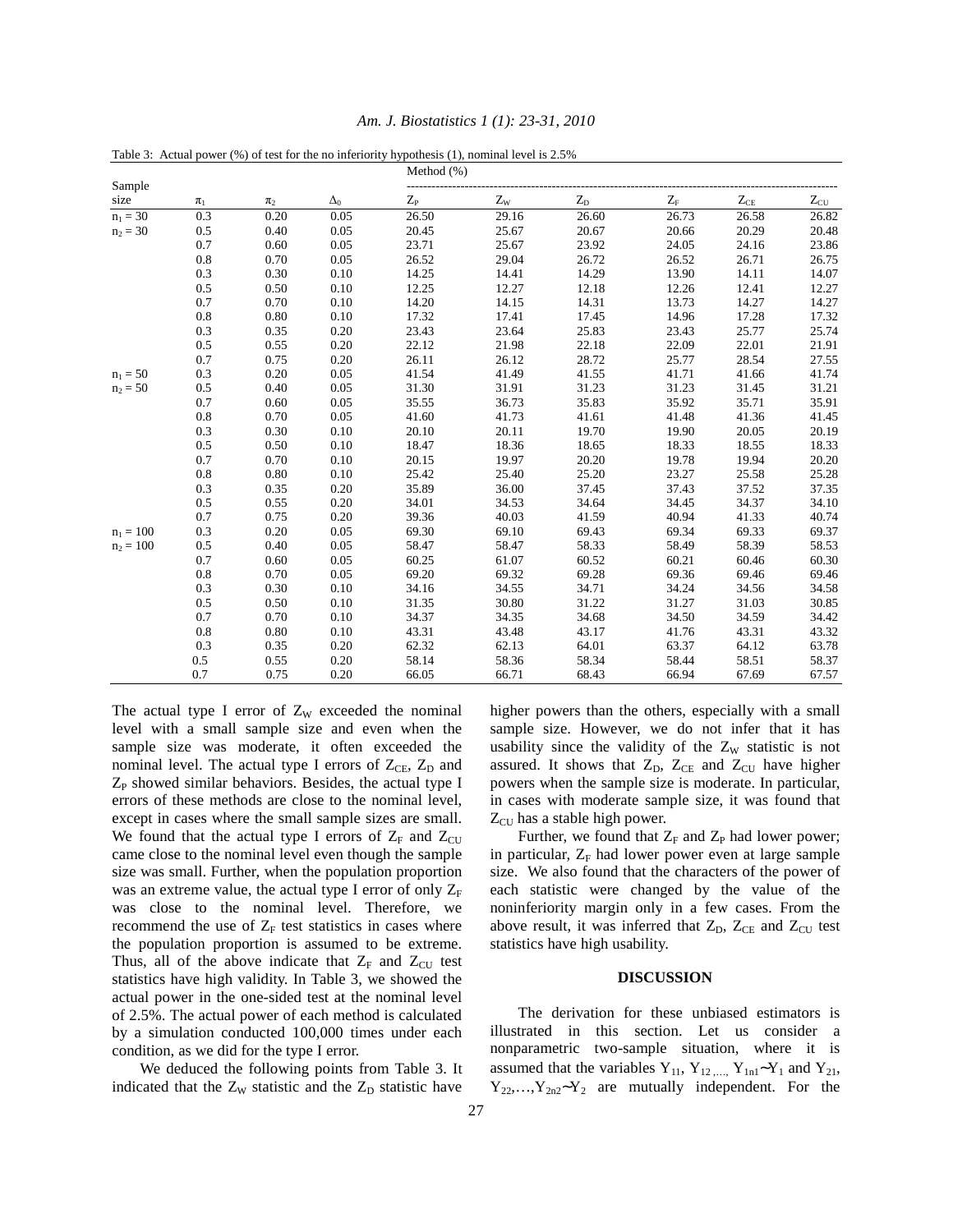purpose of formulating a nonparametric test, a pivotal probability is advocated by some authors. The nonparametric test for noninferiority may be formulated as:

$$
p_1 = P(Y_1 < Y_2) + \frac{1}{2}P(Y_1 = Y_2)
$$

 The nonparametric test for noninferiority may be formulated as:

$$
H_0: p_1 = p_{10} = 1/2 - \delta_0
$$
  
\n
$$
H_1: p_1 < p_{10} = 1/2 - \delta_0
$$
\n(7)

where,  $\delta_0$  is the noninferiority margin and  $\delta_0$ <0. Let  $\varphi$ be a function of two real variables:

$$
\varphi(x, y) = \begin{cases} 1 & x < y \\ 1/2 & x = y \\ 0 & x > y \end{cases}
$$

and let:

$$
U = \sum_{i=1}^{n_1} \sum_{j=1}^{n_2} U_{ij}
$$

where,  $U_{ij} = \varphi(Y_{1i}, Y_{2i})$ . The unbiased estimator of  $P_1$ becomes:

$$
\hat{p}_1 = \frac{1}{n_1 n_2} U
$$

Let  $\sigma_{11}^2$  be the variance of U<sub>ij</sub> nd let  $\sigma_{10}^2$  and  $\sigma_{01}^2$ denote the covariance:

$$
\sigma_{11}^2 = V(U_{ij}),
$$
  
\n
$$
\sigma_{10}^2 = Cov(U_{ij}, U_{il}), j \neq l
$$
  
\n
$$
\sigma_{01}^2 = Cov(U_{ij}, U_{kj}), i \neq k.
$$

In addition,  $\sigma_{10}^2$  and  $\sigma_{01}^2$  are represented as:

$$
\sigma_{10}^2 = E(U_{ij}U_{il}) - E(U_{ij})E(U_{il}) = p_2 - p_1^2, j \neq l,
$$
  
\n
$$
\sigma_{01}^2 = E(U_{ij}U_{kj}) - E(U_{ij})E(U_{kj}) = p_3 - p_1^2, i \neq k.
$$

The variance of  $\hat{p}_1$  is given by:

$$
V(\hat{p}_1) = \frac{1}{n_1 n_2} [\sigma_{11}^2 + (n-1)\sigma_{10}^2 + (m-1)\sigma_{01}^2]
$$

The test statistic:

$$
\mathbf{T} = \sqrt{\mathbf{N} (\hat{\mathbf{p}}_1 - \mathbf{p}_{10})}
$$

is asymptotically normally distributed with expectation 0 and variance:

$$
\sigma_N^2 = N \left( \frac{\sigma_{10}^2}{n_1} + \frac{\sigma_{01}^2}{n_2} \right)
$$

where,  $N = n_1+n_2$  let  $Z = T / \sqrt{\sigma_N^2}$ ; then:

$$
Z=\frac{\hat{p}_{1}-p_{10}}{\sqrt{\frac{\sigma_{N}^{2}}{N}}}=\frac{\hat{p}_{1}-p_{10}}{\sqrt{\frac{\sigma_{10}^{2}}{n_{1}}+\frac{\sigma_{01}^{2}}{n_{2}}}}
$$

is an asymptotically normal distribution. However, we cannot use this test statistic. We should replace the unknown parameter in the Z-test statistics by estimators.

 Munzel and Hsuschke (2003) proposed that the test statistics for hypothesis (7) is:

$$
Z_{\rm M} = \frac{-\left(\hat{p}_1 - p_{10}\right)}{\sqrt{\frac{\hat{\sigma}_{10}^2}{n_1} + \frac{\hat{\sigma}_{01}^2}{n_2}}}
$$

where, the estimator is:

$$
\hat{\sigma}_{10}^{2} = \frac{1}{n_{1}n_{2}^{2}} \sum_{i=1}^{n_{1}} \left[ U_{i} - \overline{U}_{1} \right]^{2}
$$
 (8)

where,  $\overline{U}_1 = \sum_{n=1}^{n_1}$  $\overline{U}_1 = \sum_{i=1}^{n} U_i / n_1$  . Similarly, let us

denote 
$$
\overline{U}_2 = \sum_{j=1}^{n_2} U_j \mathbin{/} n_2
$$
 ,  $U_{.j} = \sum_{i=1}^{n_1} U_{ij}$  and:

$$
\hat{\sigma}_{01}^{2} = \frac{1}{n_{1}^{2}n_{2}} \sum_{j=1}^{n_{2}} \left[ U_{j} - \overline{U}_{2} \right]^{2}
$$
 (9)

Moreover the empirical estimators of  $P^2$  and  $P^3$  are:

$$
\hat{p}_2=\!\frac{1}{n_1n_2^2}\sum_{i=1}^{n_1}\boldsymbol{U}_i^2.,\hat{p}_3=\!\frac{1}{n_1^2n_2}\sum_{j=1}^{n_2}\boldsymbol{U}_{\cdot j}^2
$$

 Zhang *et al.* (2006) pointed out that one problem with this is that it used the variance under an alternative hypothesis. They proposed the test statistic: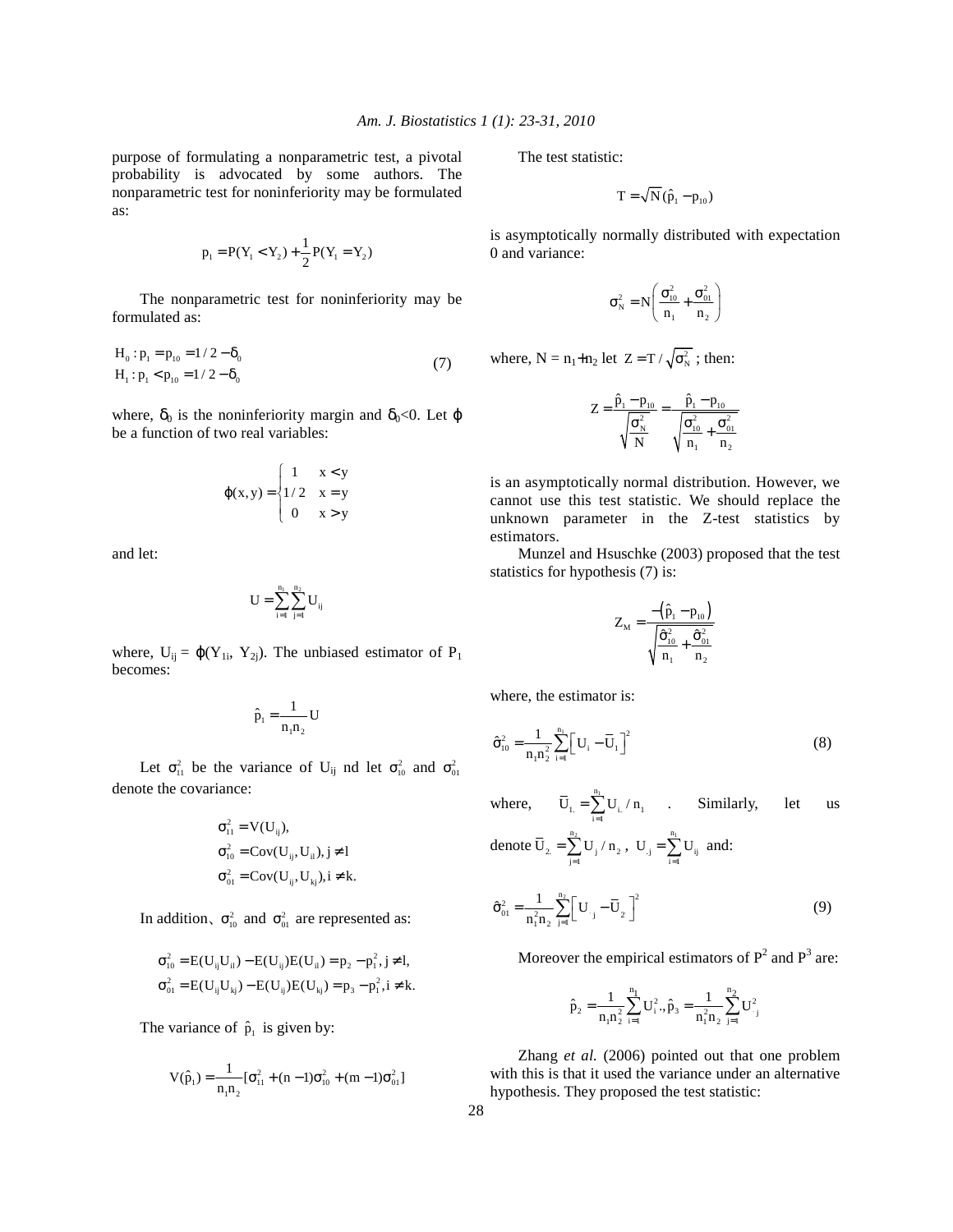*Am. J. Biostatistics 1 (1): 23-31, 2010* 

$$
Z_{C} = \frac{-\left(\hat{p}_{1} - p_{10}\right)}{\sqrt{\left(\frac{\sigma_{10}^{2}}{m} + \frac{\sigma_{01}^{2}}{n}\right) p_{10} (1 - p_{10})}}
$$

in which  $\sigma_{00}^2 = p_1(1-p_1)$  and used a variance under a null hypothesis. This test statistic  $Z_c$  follows the asymptotic standard normal distribution. However, we cannot use it as it is. They used expressions (8) and (9) and proposed the  $Z_{CE}$  test statistic:

$$
Z_{\text{CE}} = \frac{-(\hat{p}_1 - p_{10})}{\sqrt{\left(\frac{\hat{\sigma}^2_{10}}{m} + \frac{\hat{\sigma}^2_{01}}{n}\right) p_{10}(1-p_{10})} }
$$

where,  $\hat{\sigma}_{00}^2 = \hat{p}_1(1-\hat{p}_1)$ . Zhang *et al.* (2006) call the Z<sub>CE</sub> test statistic an empirical test statistic. We derive unbiased estimators for the unknown parameter with  $Z_C$  test statistics. The unbiased estimators of  $P_2$  and  $P_3$  are given by:

$$
\begin{aligned} \tilde{p}_2=&\frac{1}{n_1n_2(n_2-1)}\sum_{i}^{n_1}\sum_{j}^{n_2}\sum_{j\neq i}^{n_2}U_{ij}U_{il}\\ \tilde{p}_3=&\frac{1}{n_1n_2(n_1-1)}\sum_{i}^{n_1}\sum_{j}^{n_2}\sum_{i\neq k}^{n_1}U_{ij}U_{kj}.\end{aligned}
$$

We show that the unbiased estimator of  $\sigma_{00}^2$  is:

$$
\tilde{\sigma}_{00}^{2} = \frac{n_{1}n_{2}(\hat{p}_{1} - \hat{p}_{1}^{2}) - (n_{2} - 1)(\hat{p}_{1} - \tilde{p}_{2}) - (n_{1} - 1)(\hat{p}_{1} - \tilde{p}_{3})}{(n_{1} - 1)(n_{2} - 1)}
$$
\n(10)

Moreover, the unbiased estimators of  $\sigma_{10}^2$  and  $\sigma_{01}^2$  can be:

$$
\tilde{\sigma}_{10}^2 = \frac{n_1 n_2 (\hat{p}_1 - \hat{p}_1^2) - n_1 (n_2 - 1)(\hat{p}_1 - \tilde{p}_2) - (n_1 - 1)(\hat{p}_1 - \tilde{p}_3)}{(n_1 - 1)(n_2 - 1)}
$$
\n(11)

$$
\tilde{\sigma}_{01}^2 = \frac{n_1 n_2 (\hat{p}_1 - \hat{p}_1^2) - (n_2 - 1)(\hat{p}_1 - \tilde{p}_2) - n_2 (n_1 - 1)(\hat{p}_1 - \tilde{p}_3)}{(n_1 - 1)(n_2 - 1)}
$$
(12)

Because  $\hat{p}_1$ ,  $\tilde{p}_2$  and  $\tilde{p}_3$  are unbiased and consistent,  $\tilde{\sigma}_{10}^2$  and  $\tilde{\sigma}_{01}^2$  are unbiased and consistent. Therefore, the Z<sub>CU</sub> test statistic is proposed as:

$$
Z_{\rm CU} = \frac{-\left(\hat{p}_1 - p_{10}\right)}{\sqrt{\left(\frac{\tilde{\sigma}_{10}^2}{m} + \frac{\tilde{\sigma}_{01}^2}{n}\right) \frac{p_{10}(1 - p_{10})}{\tilde{\sigma}_{00}^2}}}
$$

We let Y<sub>1</sub> and Y<sub>2</sub> be two independent Bernoulli random variables with  $\pi_1$  and  $\pi_2$  respectively. Through simple calculation, we obtain:

$$
p_1 = \frac{1}{2} - \frac{1}{2}(\pi_1 - \pi_2)
$$

Therefore the estimator of  $P_1$  is given by:

$$
\hat{p}_1 = \frac{1}{2} - \frac{1}{2} (\hat{\pi}_1 - \hat{\pi}_2)
$$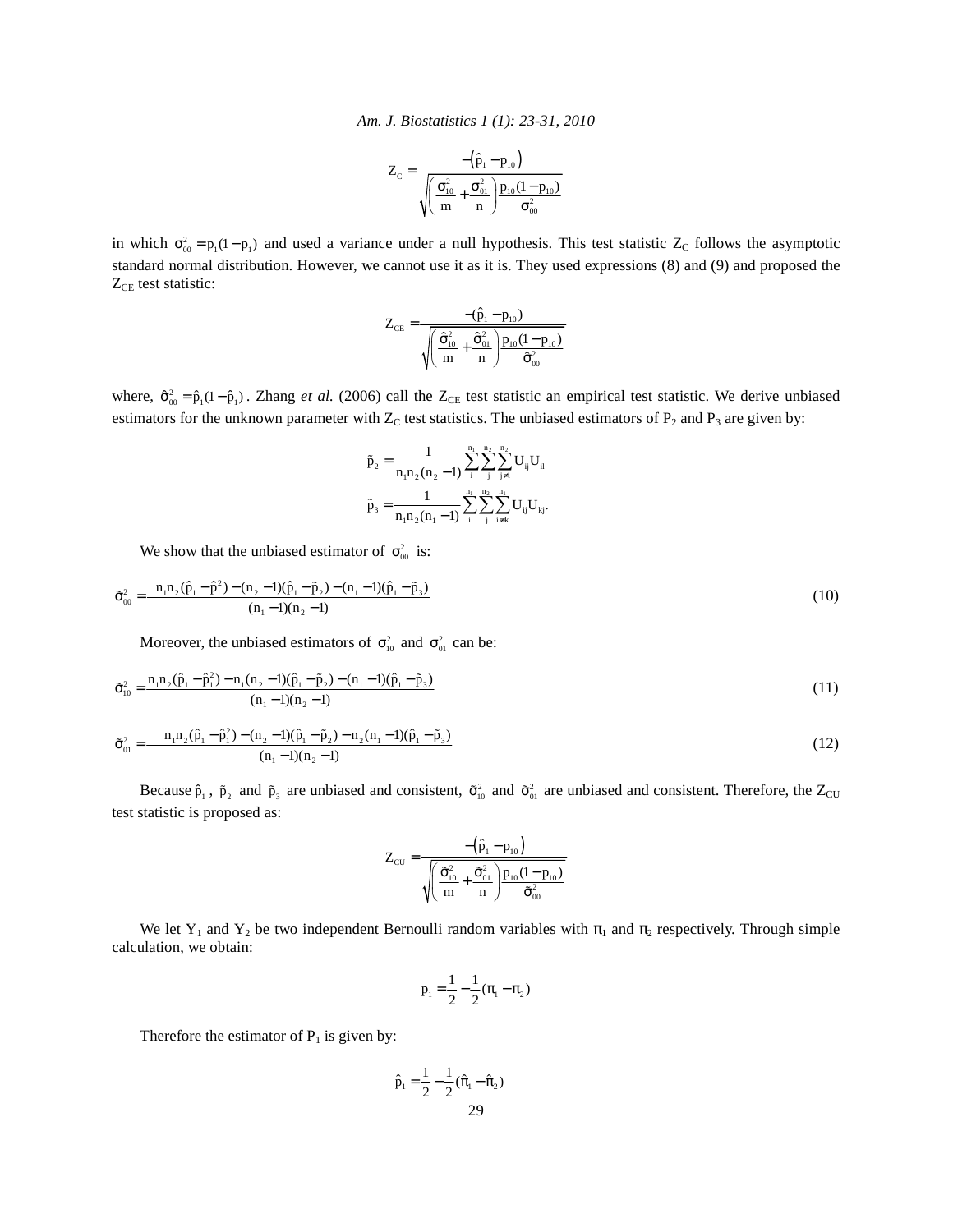The hypothesis for noninferiority, expression (7), can be represented as:

$$
H_0: \pi_1 - \pi_2 = -\Delta_0
$$
  

$$
H_1: \pi_1 - \pi_2 > -\Delta_0,
$$

where,  $\Delta_0 = -2\delta_0$ . The important components of the asymptotical variance  $\hat{p}_1$  are:

$$
\sigma_{10}^2=\frac{1}{4}\pi_1(1-\pi_1), \sigma_{01}^2=\frac{1}{4}\pi_2(1-\pi_2), \sigma_{00}^2=\frac{1}{4}[1-(\pi_1-\pi_2)^2]
$$

Therefore, the  $Z_{CE}$  test statistic is:

$$
Z_{CE} = \frac{(\hat{\pi}_1 - \hat{\pi}_2) + \Delta_0}{\sqrt{\left(\frac{\hat{\sigma}_{10}^2}{m} + \frac{\hat{\sigma}_{01}^2}{n}\right) P_{10}(1 - p_{10})}}
$$

Where:

$$
\hat{\sigma}_{10}^{2} = \frac{1}{4} \pi_{1} (1 - \pi_{1})
$$

$$
\hat{\sigma}_{01}^{2} = \frac{1}{4} \pi_{2} (1 - \pi_{2})
$$

$$
\hat{\sigma}_{00}^{2} = \frac{1}{4} [1 - (\pi_{1} - \pi_{2})^{2}]
$$

 We can obtain other expressions of the relationship between the empirical estimator and unbiased estimator for  $p_2$  and  $P_3$  as:

$$
\tilde{p}_2 = \hat{p}_2 - \frac{1}{n_2 - 1} (\hat{\sigma}_{11}^2 - \hat{\sigma}_{01}^2)
$$
\n(13)

$$
\tilde{p}_3 = \hat{p}_3 - \frac{1}{n_1 - 1} (\hat{\sigma}_{11}^2 - \hat{\sigma}_{10}^2)
$$
\n(14)

 Substituting (13) and (14) into (10-12) and noticing that  $\hat{\sigma}_{11}^2 = \hat{\sigma}_{10}^2 + \hat{\sigma}_{01}^2$  for the Bernoulli variable, the unbiased estimator of  $\sigma_{00}^2$ ,  $\sigma_{10}^2$  and  $\sigma_{01}^2$  can be derived as expressions (4-6) respectively.

#### **CONCLUSION**

 In this study, we investigated the validity and usability of test statistics in the noninferiority test for the difference between two independent binominal proportions.

It was deduced that the power of the  $Z_{P}$  test statistic is generally low. We suppose that this is a result of the

use of the variance with an assumed null hypothesis for a significance test.

We found that the  $Z_W$  test statistic showed higher power than the  $Z_P$  test statistic. However, it also showed that the actual level frequently exceeded the nominal level. Therefore, the  $Z_W$  test statistic does not fulfill the validity of testing. Hence, using this method only because its power is high might lead to a wrong conclusion.

The power of the  $Z<sub>D</sub>$  test statistic performed better. However, it is best if this test statistic is used judiciously since the estimator of a nuisance parameter used in this test statistic may exceed the limit value.

We have deduced that the  $Z_F$  test statistic is the method that passes the validity in the noninferiority test. Especially, we also found that this is also the only method in which the type I error comes close to the nominal level when the population proportion is an extreme value. However, we also found that the power of this method is comparatively low. Moreover, the method of calculating this test statistic is a little complicated since this method uses a restricted maximum likelihood estimator.

In conclusion, we prove that the proposed  $Z_{CE}$  and  $Z_{\text{CU}}$  test statistics are methods that show that their type I errors are comparatively closer to the nominal level and also that they have reasonably higher powers; This is particularly true in the case of the  $Z_{\text{CU}}$  test statistic, which uses an unbiased estimator that shows a stable positive behavior in the hypothesis test. In addition, one of the biggest advantages of our method is that it does not require complicated calculations.

#### **REFERENCES**

- Almendra-Arao, F., 2009. Behavior of the asymptotic pooled Z-statistic. JP J. Biostat., 3: 247-256. http://pphmj.com/abstract/4362.htm
- Dann, R.S. and G.G. Koch, 2008. Methods for onesided testing of the difference between proportions and sample size considerations related to noninferiority clinical trials. Pharm. Stat., 7: 130-141. DOI: 10.1002/pst.287
- Dunnett, C.W. and M. Gent, 1977. Significance testing to establish equivalence between treatments with special reference to data in the form of  $2\times 2$  tables. Biometrics, 33: 593-602. http://www.jstor.org/pss/2529457
- Farrington, C.P. and G. Manning, 1990. Test statistics and sample size formulae for comparative binomial trials with null hypothesis of nonzero risk difference or nonentity relative risk. Stat. Med., 9: 1447-1454. DOI: 10.1002/sim.4780091208